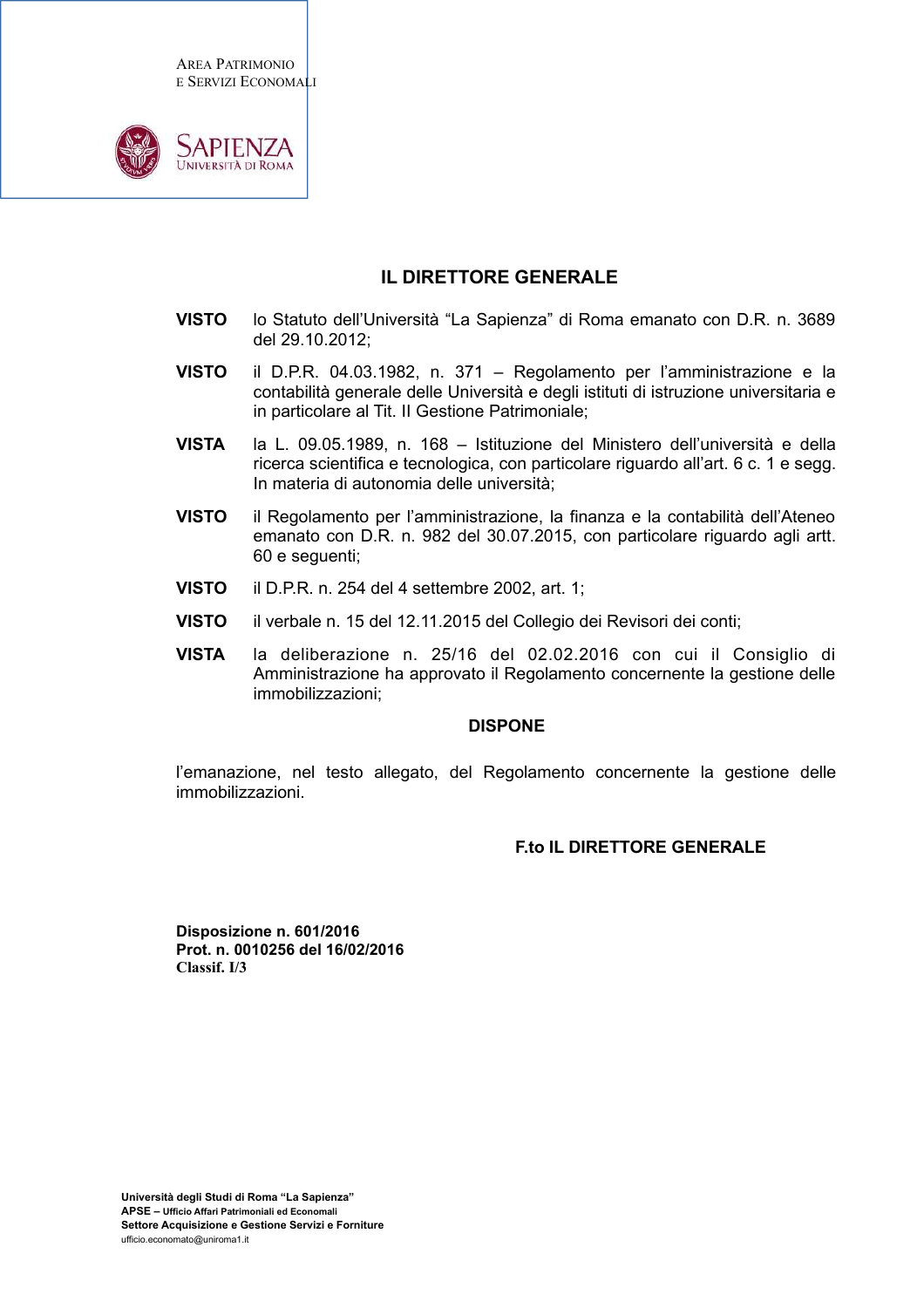

# REGOLAMENTO CONCERNENTE LA GESTIONE DELLE **IMMOBILIZZAZIONI**

(emanato con D.D. n. 601 del 16/02/20 16)

Università degli Studi di Roma "La Sapienza" www.uniroma1.it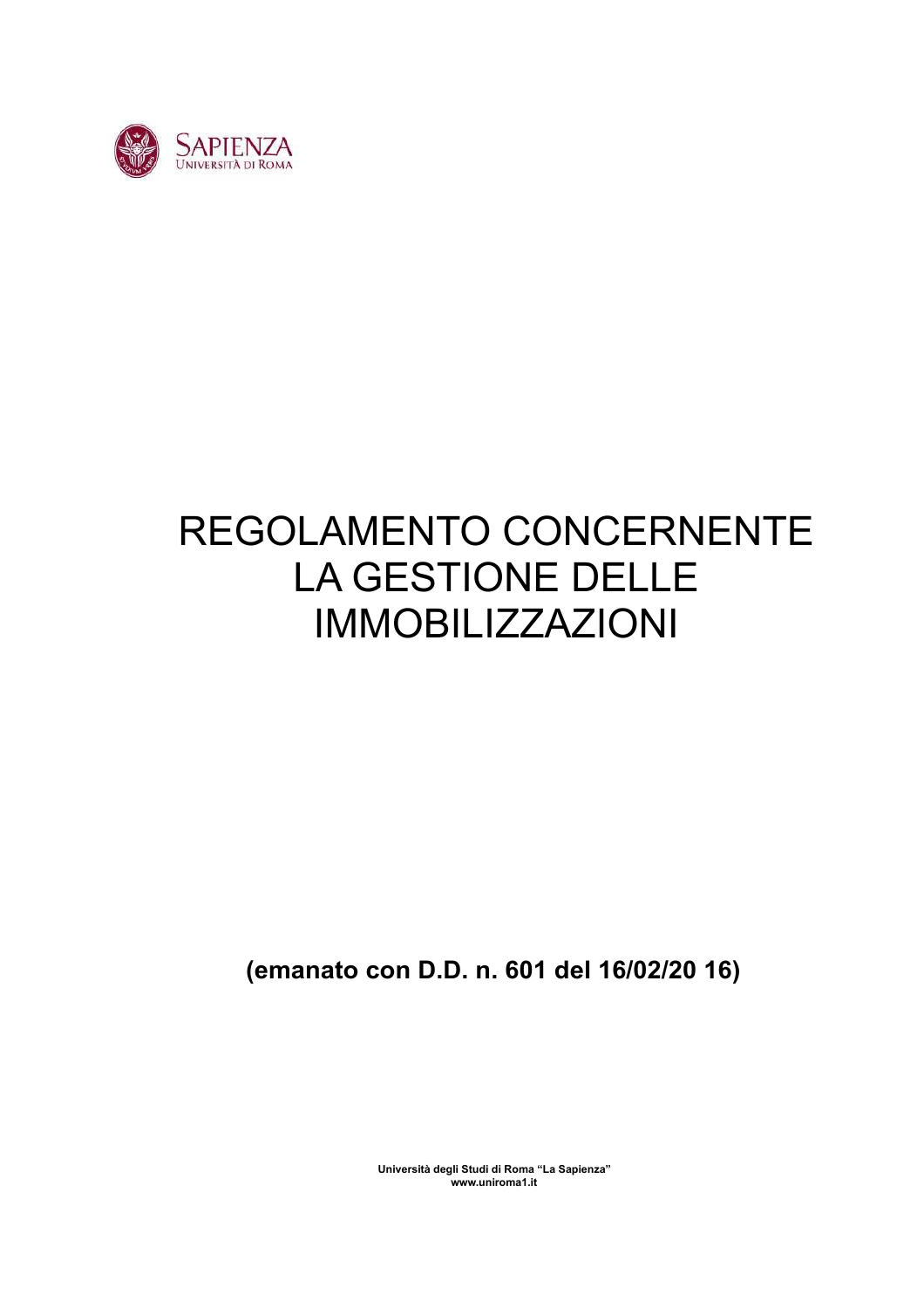

**Indice Generale** 

| <b>TITOLO I - DISPOSIZIONI GENERALI</b>                                | 5              |
|------------------------------------------------------------------------|----------------|
| Art. 1 - Oggetto del Regolamento                                       | 5              |
| Art. 2 - Beni                                                          | 5              |
| Art. 3 - Tenuta degli inventari dei beni                               | 5              |
| <b>TITOLO II - INVENTARIO DEI BENI</b>                                 | 5              |
| Capo I - Beni immobili                                                 | 5              |
| Art. 4 - Classificazione dei beni immobili                             | 5              |
| Art. 5 - Inventario dei beni immobili                                  | 6              |
| Capo II - Beni mobili                                                  | 6              |
| Sezione I - Carico e scarico inventariale dei beni mobili              | 6              |
| Art. 6 - Beni mobili                                                   | 6              |
| Art. 7 - Classificazione                                               | 6              |
| Art. 8 - Carico                                                        | $\overline{7}$ |
| Art. 9 - Attribuzione del valore inventariale                          | 8              |
| Art. 10 - Materiale bibliografico                                      | 9              |
| Art. 11 - Beni mobili non inventariabili                               | 9              |
| Art. 12 – Cancellazione dei beni dall'inventario                       | 10             |
| Art. 13-Discarico e Cessione dei beni                                  | 12             |
| Art. 14 – Situazione Patrimoniale                                      | 13             |
| Sezione II - Chiusure e ricognizioni dei beni mobili                   | 13             |
| Art. 15 - Operazione di chiusura degli inventari                       | 13             |
| Art. 16 - Ricognizione dei beni mobili e rinnovo delle scritture       | 13             |
| Art. 17 - Aggiornamento dei valori                                     | 14             |
| Capo III - Immobilizzazioni immateriali                                | 15             |
| Art. 18 – Oggetto e disciplina                                         | 15             |
| <b>TITOLO III - GESTIONE DEI BENI</b>                                  | 15             |
| Capo I - Beni immobili                                                 | 15             |
| Art. 19 - Consegnatario                                                | 15             |
| Capo II - Beni mobili                                                  | 16             |
| Art. 20 - Consegnatario                                                | 16             |
| Art. 21 - Sub-consegnatario                                            | 16             |
| Art. 22 - Utilizzatore                                                 | 16             |
| Art.23 - Compiti e responsabilità del consegnatario, sub-consegnatario |                |
| ed utilizzatore                                                        | 17             |
| Art. 24 - Passaggi di gestione                                         | 18             |
| <b>TITOLO IV - NORME TRANSITORIE E FINALI</b>                          | 19             |
| Art. 25 - Beni di valore culturale, storico, archeologico e artistico  | 19             |
| Art. 26 - Norme transitorie                                            | 19             |
| Art. 27 - Norme di rinvio                                              | 19             |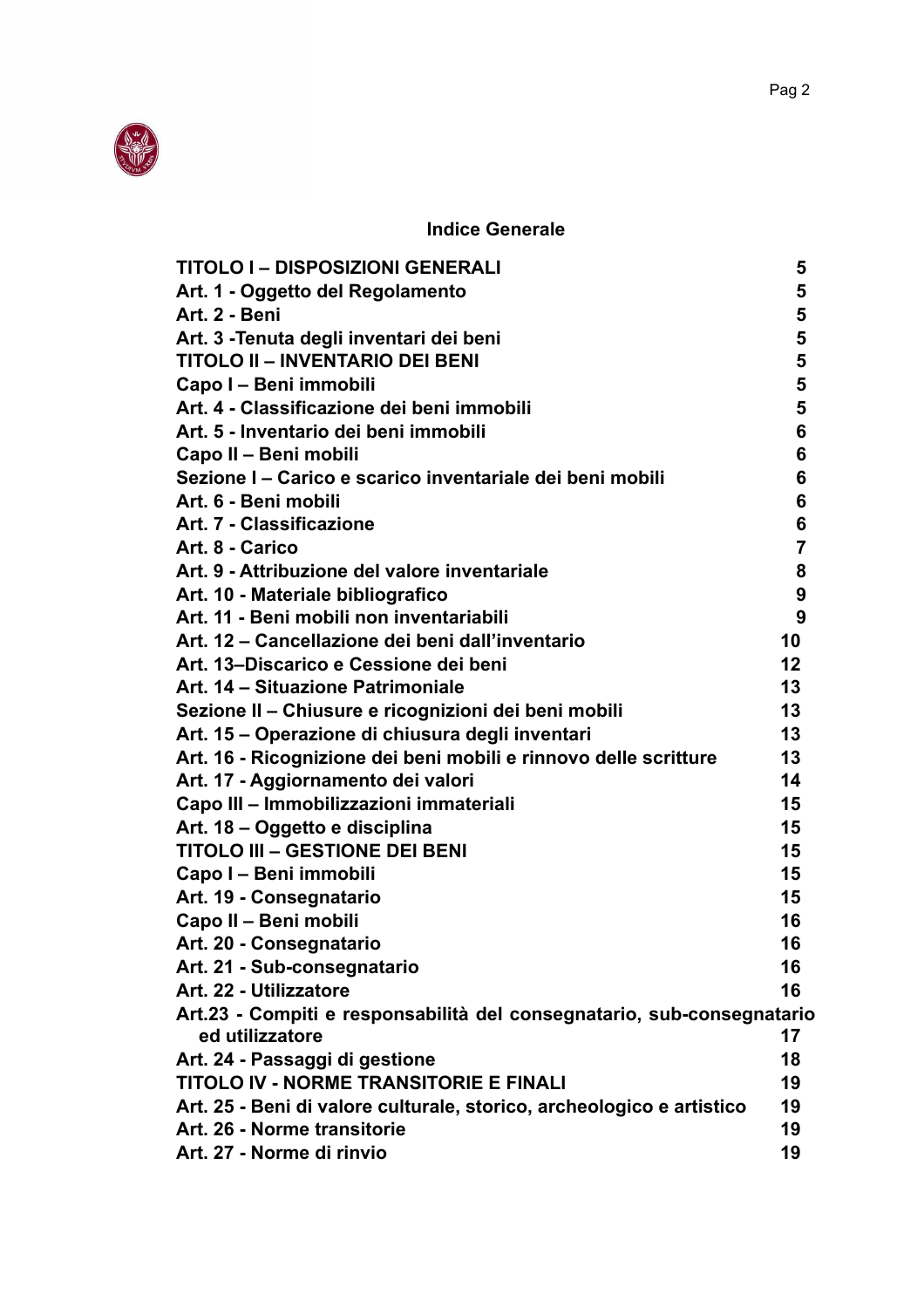

## **TITOLO I - DISPOSIZIONI GENERALI**

#### Art. 1 - Oggetto del Regolamento

La presente disciplina, in conformità a quanto previsto dal Regolamento di Amministrazione Finanza e Contabilità di Ateneo, ha per oggetto le modalità di gestione, le procedure di inventariazione e la tenuta dell'inventario dei beni immobili e dei beni mobili di proprietà dell'Università degli Studi di Roma "La Sapienza".

## Art. 2 - Beni

1. I beni dell'Ateneo si distinguono in immobilizzazioni materiali (beni immobili e mobili) ed immateriali e sono valutati secondo i principi contabili per le Università stabiliti con Decreto 14.01.2014, n. 19 del Ministero dell'istruzione, dell'università e della ricerca. Per quanto ivi non espressamente previsto si applicano le disposizioni del Codice Civile ed i Principi Contabili Nazionali emanati dall'Organismo Italiano di Contabilità.

#### Art. 3 - Tenuta degli inventari dei beni

- 1. L'inventario è il documento contabile che rappresenta il complesso dei beni dell'Amministrazione.
- 2. Esso consente di certificare e controllare la consistenza dei beni, per salvaguardare la loro conservazione ed appartenenza all'Amministrazione, nonché di conoscere la quantità, la natura ed i valori dei beni stessi ai fini della loro gestione.
- 3. L'Amministrazione Centrale e ciascun Centro di Spesa dispongono del proprio inventario di cui curano la tenuta nel rispetto del presente Regolamento.

## **TITOLO II - INVENTARIO DEI BENI**

## Capo I - Beni immobili

#### Art 4 - Classificazione dei beni immobili

- 1. I beni immobili sono classificati nelle seguenti categorie:
	- Terreni  $a)$
	- **Fabbricati**  $b)$
	- Altri beni immobili  $\mathsf{C}$ )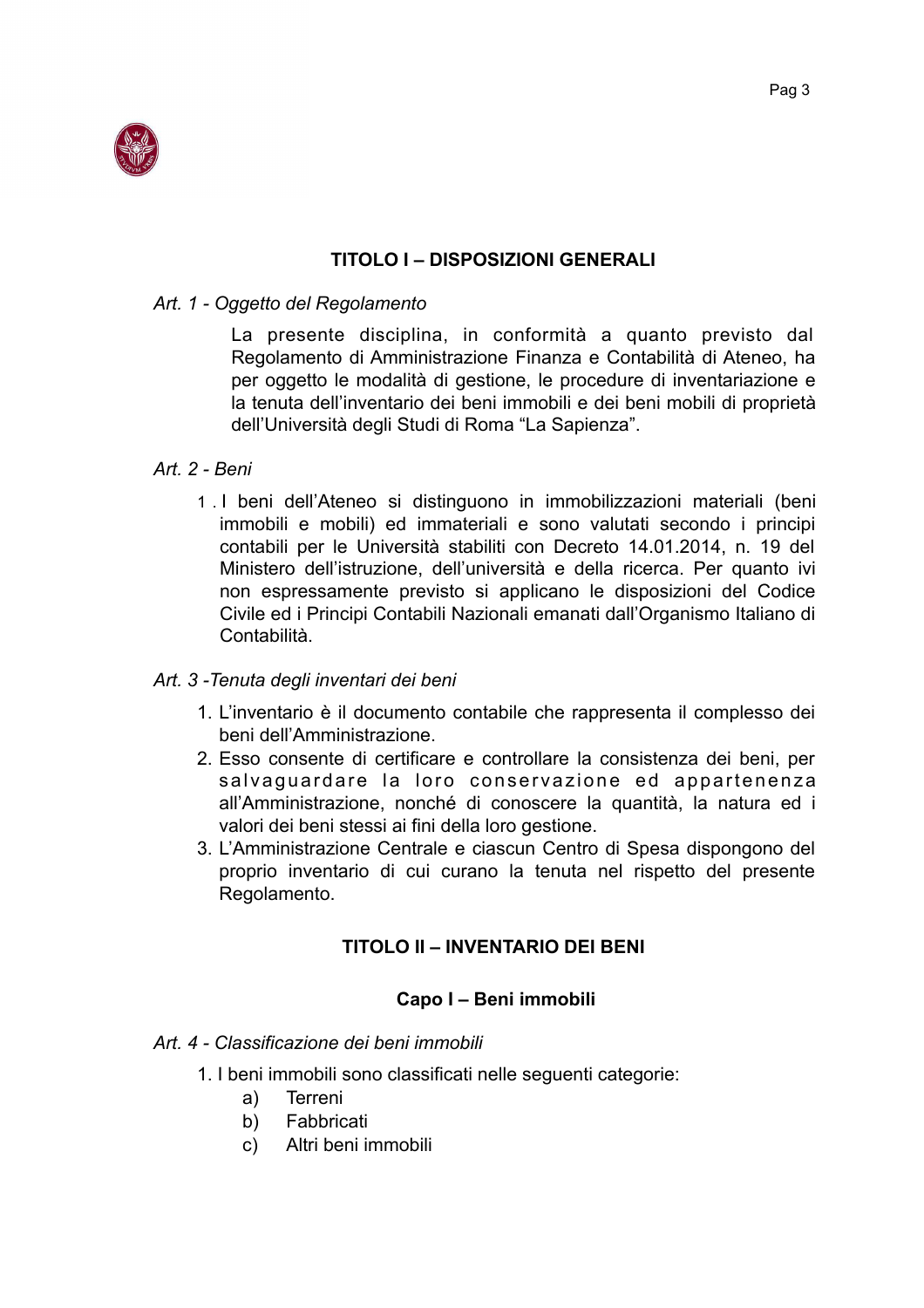

#### Art. 5 - Inventario dei beni immobili

- 1. I beni immobili sono oggetto d'inventariazione nel momento in cui entrano a far parte del patrimonio dell'Università a seguito di acquisto. costruzione, donazione o altro.
- 2. L'inventario dei beni immobili di proprietà dell'Università contiene le seguenti indicazioni:
	- a) i dati identificativi del bene immobile, l'ubicazione, la destinazione d'uso dei locali e la superficie;
	- b) il Centro di Responsabilità Amministrativa utilizzatore;
	- c) il titolo di provenienza, le risultanze dei registri immobiliari, i dati catastali e la rendita catastale;
	- d) le servitù, i pesi e gli oneri da cui i beni sono gravati;
	- e) il valore del bene (costo di acquisto o di produzione o valore catastale).
- 3. In un apposito elenco sono descritti, con l'indicazione di ogni elemento utile per la loro precisa individuazione, i beni immobili che siano disponibili per l'Università a titolo diverso dalla proprietà (concessione, comodato, locazione, ecc.).

# Capo II - Beni mobili

## Sezione I - Carico e scarico inventariale dei beni mobili

## Art. 6 - Beni mobili

- 1. Sono soggetti ad inventario i seguenti beni mobili raggruppati nelle categorie indicate al successivo art. 7:
	- a) Mobili e arredi.
	- b) Patrimonio librario, opere d'arte, d'antiguariato e museale.
	- c) Impianti e attrezzature.
	- d) Attrezzature scientifiche.
	- e) Altre immobilizzazioni materiali (mezzi aerei, mezzi nautici, motoveicoli, rimorchi, autoveicoli).
	- f) Immobilizzazioni immateriali.
	- g) Immobilizzazioni finanziarie.

## Art. 7 - Classificazione

1. I beni mobili elencati all'articolo 6 si classificano nelle seguenti categorie inventariali: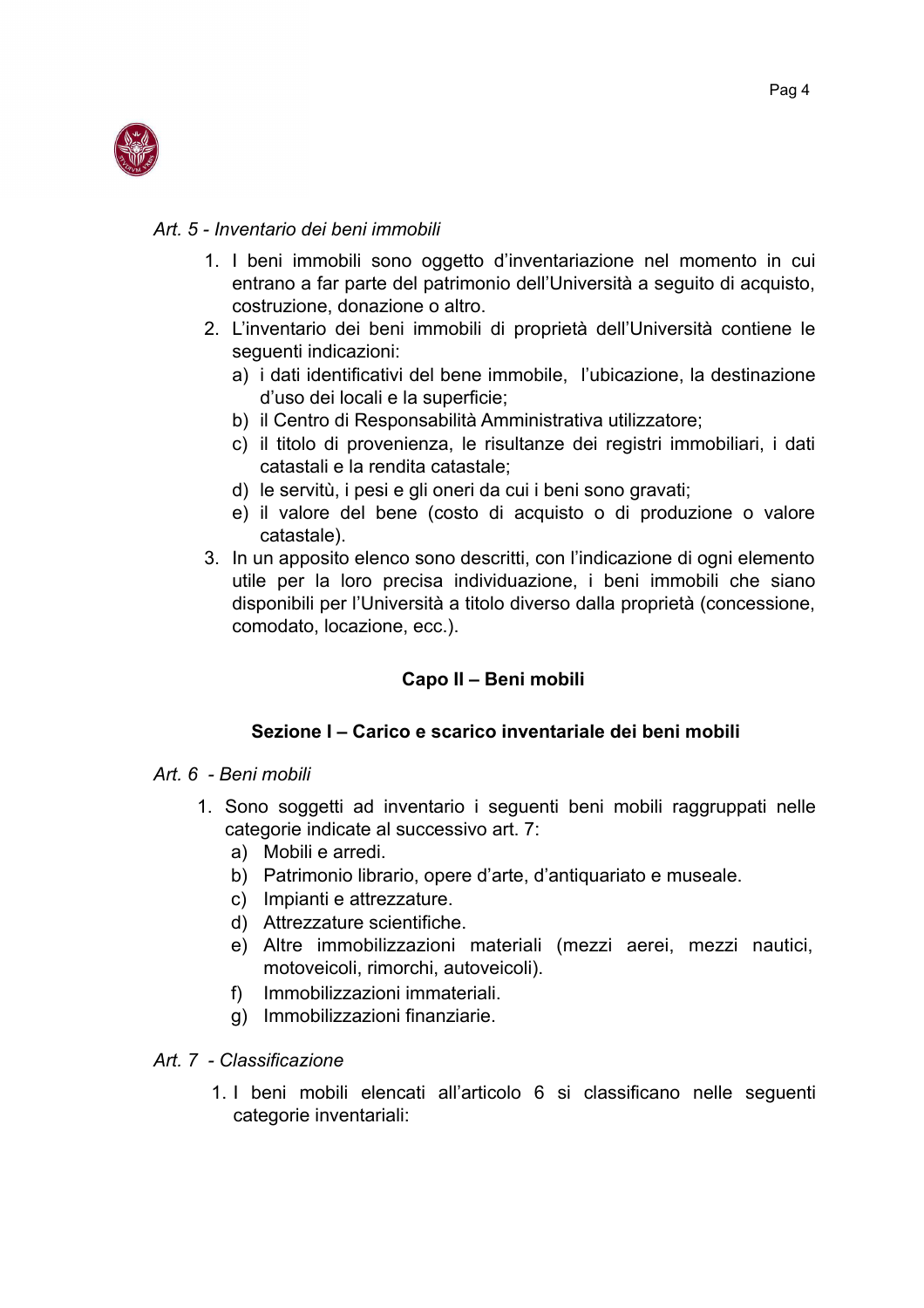

| Codice<br>categoria                                                                                                                    | Descrizione categoria                                                    |  |
|----------------------------------------------------------------------------------------------------------------------------------------|--------------------------------------------------------------------------|--|
| P.1                                                                                                                                    | <b>MOBILI E ARREDI</b>                                                   |  |
| P.2                                                                                                                                    | PATRIMONIO LIBRARIO, OPERE D'ARTE,<br>D'ANTIQUARIATO<br><b>E MUSEALE</b> |  |
| P.3                                                                                                                                    | <b>IMPIANTI E ATTREZZATURE</b>                                           |  |
| P.4                                                                                                                                    | ATTREZZATURE SCIENTIFICHE                                                |  |
| P.5                                                                                                                                    | ALTRE IMMOBILIZZAZIONI                                                   |  |
| P.6                                                                                                                                    | <b>IMMOBILIZZAZIONI IMMATERIALI</b>                                      |  |
| P7                                                                                                                                     | <b>IMMOBILIZZAZIONI FINANZIARIE</b>                                      |  |
| A TERRITORIA DE MARCELLA E EN 1989, EN 1989, EN 1989, EN 1989, EN 1989, EN 1989, EN 1989, EN 1989, EN 1989, EN<br>$\sim$ $\sim$ $\sim$ |                                                                          |  |

2Per i beni mobili singoli e le collezioni di interesse storico, archeologico ed artistico, si rinvia al successivo articolo 25.

#### Art  $8 - \text{Carico}$

- 1. Il registro inventariale di carico, gestito su supporto informatico dell'Università, viene aggiornato sulla base dei buoni di carico emessi dai consegnatari.
- 2. Il buono di carico deve contenere le seguenti indicazioni:
	- a. denominazione della struttura;
	- b. numero progressivo di inventario;
	- c. numero progressivo del buono di carico (la numerazione riparte ad ogni esercizio);
	- d. data del buono:
	- e. ubicazione del bene (il cambio di ubicazione deve essere comunicato al consegnatario che deve autorizzarlo preventivamente);
	- f. responsabile del bene (designato dal consegnatario);
	- g. descrizione analitica del bene con indicazioni atte ad identificarlo (matricola, misure, colore, ecc.);
	- h. categoria di appartenenza;
	- i. quantità;
	- j. condizioni (usato, nuovo) e le servitù, i pesi e gli oneri da cui è eventualmente gravato;
	- k. tipo di carico (acquisto, donazione, permuta, cessione interna. recupero);
	- I. nome del fornitore, numero e data di fattura in caso di carico per acquisto:
	- m. valore iniziale ed eventuali successive variazioni.
- 3. Il buono di carico viene redatto in due copie: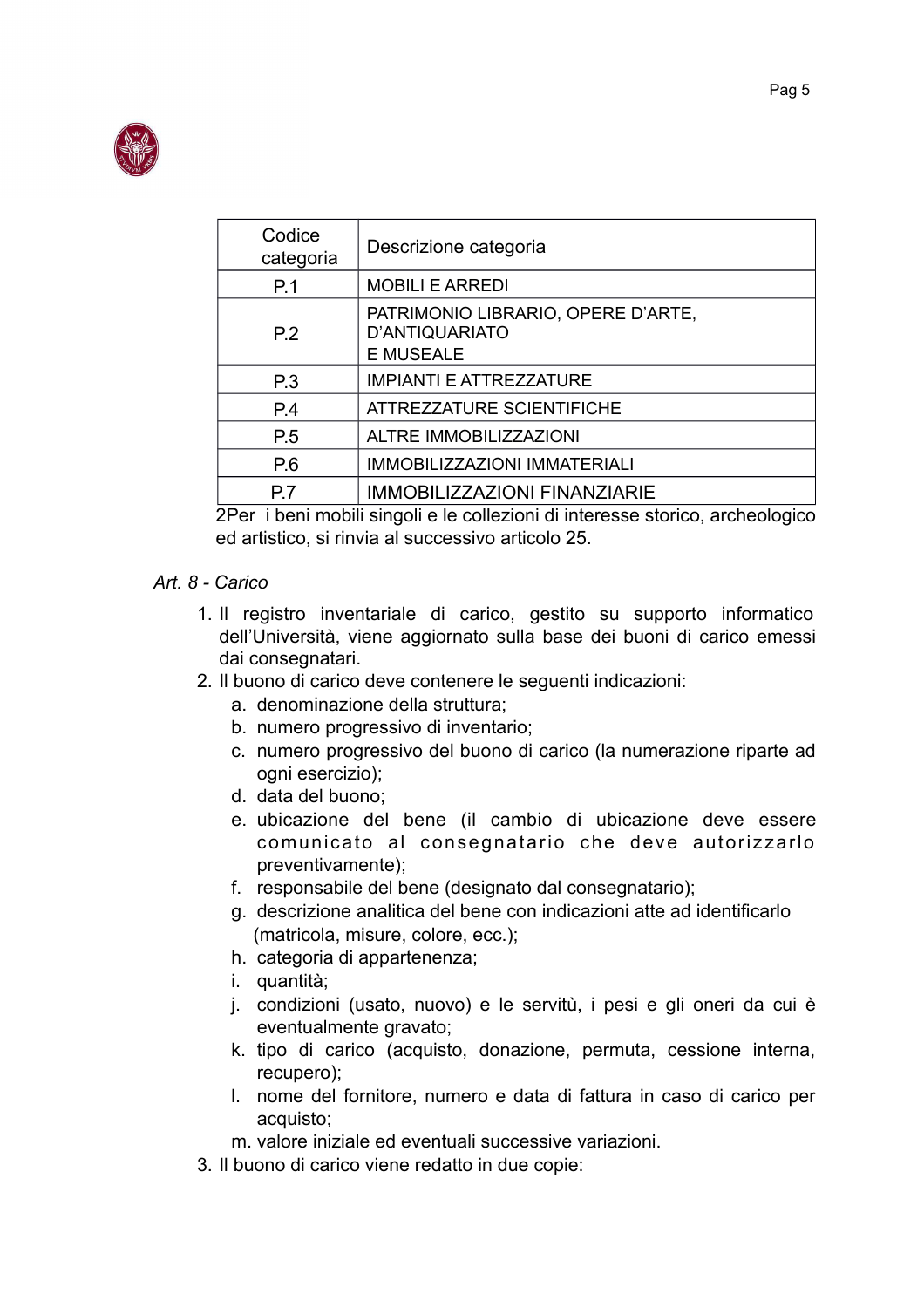

- a. la prima rimane agli atti dell'ufficio del consegnatario;
- b. la seconda viene allegata alla relativa fattura come documentazione della spesa.
- 4. Il buono di carico viene emesso a seguito dei controlli sulla regolarità della fornitura, compreso l'eventuale collaudo, e deve essere allegato all'ordine di liquidazione della fattura.
- 5. Il buono di carico deve essere originato da una sola fattura o da altro idoneo documento che comprovi il diritto di proprietà. Ad ogni documento possono corrispondere più buoni di carico.
- 6. I beni sono numerati ed identificati con apposita etichetta, apposta sugli stessi in luogo ben visibile, contenente il numero di inventario ed il nome della struttura.
- 7. Nel caso in cui siano acquistati contestualmente accessori o componenti di beni inventariabili questi sono inventariati con lo stesso numero del bene cui sono complementari/accessori. Nel caso in cui siano composti da parti che possono essere utilizzate singolarmente (es. personal computer, monitor, stampante) a queste sono attribuiti distinti numeri di inventario.

#### Art. 9 - Attribuzione del valore inventariale

- 1. I beni sono inventariati, di norma, al prezzo di acquisto, diminuito di eventuali sconti ed aumentato dell'IVA indeducibile e di eventuali spese doganali, di trasporto, di installazione e collaudo.
- 2. I beni acquistati in valuta devono essere iscritti in inventario al valore in euro determinato applicando il cambio del giorno di registrazione della fattura.
- 3. I beni ricevuti a titolo gratuito (donazioni, lasciti) e i beni rinvenuti (recupero) sono inventariati al valore di stima o di mercato, se non sono corredati da documenti giustificativi originari.
- 4. Le apparecchiature costruite nelle officine e nei laboratori dell'Università o che risultino dall'assemblaggio di componenti sono inventariate al valore della somma dei prezzi di costo delle singole parti.
- 5. I beni mobili acquisiti con riscatto a sequito di contratti di locazione finanziaria (leasing) sono iscritti nei registri di inventario al valore che risulta dalla somma dei canoni pagati detratti gli interessi oltre la somma dovuta per il riscatto.
- 6. I titoli pubblici e privati sono iscritti in inventario, al valore di acquisizione, corretto di eventuali perdite durevoli di valore. Essi sono descritti con l'indicazione della natura, del numero di identificazione. della scadenza del valore nominale e della rendita annuale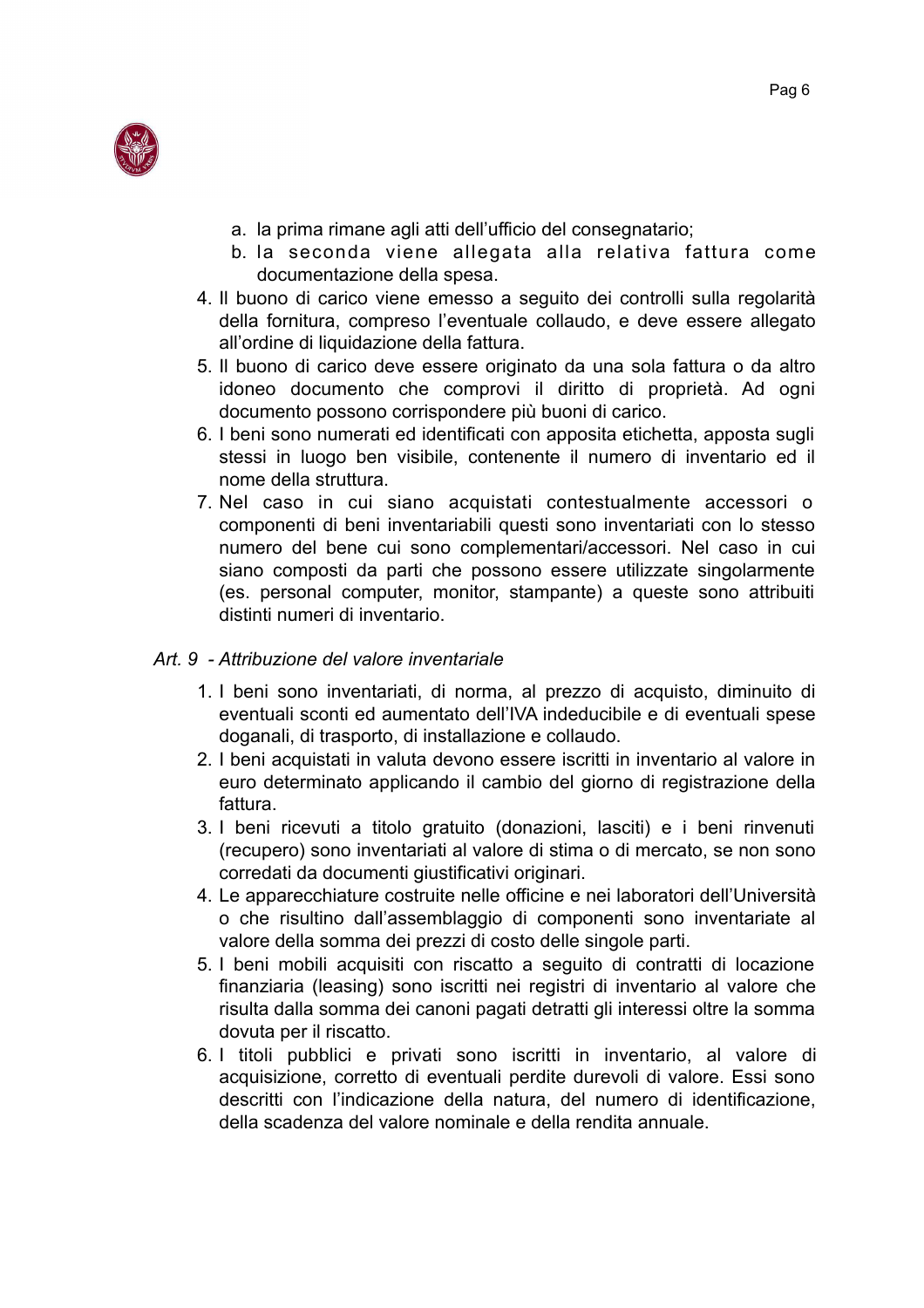

#### Art. 10 - Materiale bibliografico

- 1. I libri e il materiale bibliografico sono iscritti in apposito catalogo che seque una propria numerazione.
- 2. I volumi singoli sono registrati al loro prezzo di copertina, anche se pervenuti gratuitamente, o al valore di stima se non è indicato alcun prezzo.
- 3. Il materiale bibliografico acquistato all'estero è catalogato al costo reale di acquisto, spese accessorie incluse.
- 4. Ogni volume ha il proprio numero di catalogo.
- 5. Le opere in più volumi (enciclopedie, trattati) e i kit multimediali hanno tanti numeri quanti sono i volumi o i pezzi che li compongono.
- 6. Le riviste e le pubblicazioni periodiche hanno un numero per ogni annata. E' possibile l'attribuzione di più numeri in caso di periodici pubblicati o rilegati in più volumi per anno.
- 7. Le pubblicazioni che vengono sostituite da edizioni aggiornate hanno un unico numero di catalogo il cui valore viene adeguato.
- 8. Per materiale bibliografico si intendono anche dischi, videocassette, cassette audio, CD, DVD, microfilms, microfiches, nastri, stampe, diapositive, carte geografiche, tavole e disegni tecnici. Gli stessi, allegati al materiale bibliografico, possono essere catalogati con il medesimo numero della rivista o del libro che accompagnano. Può essere loro attribuito un nuovo numero se costituiscono una unità fisica separata. Se più oggetti (diapositive, stampe, tavole etc.)

costituiscono una raccolta, sono catalogati con un unico numero descrivendo in nota la consistenza della raccolta.

#### Art 11 - Beni mobili non inventariabili

- 1. Non sono iscritti nei registri inventario i beni che per loro natura sono consumabili e gli oggetti fragili, cioè quei materiali ed oggetti che, per l'uso continuo, sono destinati ad esaurirsi od a deteriorarsi rapidamente.
- 2. In particolare non vanno inventariati e quindi sono esclusi dall'inventario:
	- a. oggetti di cancelleria e materiale di consumo;
	- b. buste, zerbini, cestini, cuscini, purché non siano di pregio:
	- c. estintori e loro cariche di scorta:
	- d. oggetti di vetro, terracotta, porcellana, ed altri particolarmente fragili, fatta eccezione per gli oggetti di pregio o di valore artistico;
	- e. timbri. cuscinetti. ecc.:
	- f. stampati, registri, nastri, prodotti cartotecnici, materiale informatico di consumo, legname, colle, acidi, reagenti utilizzati in laboratorio;
	- q. materiale tecnico, scientifico e didattico di consumo;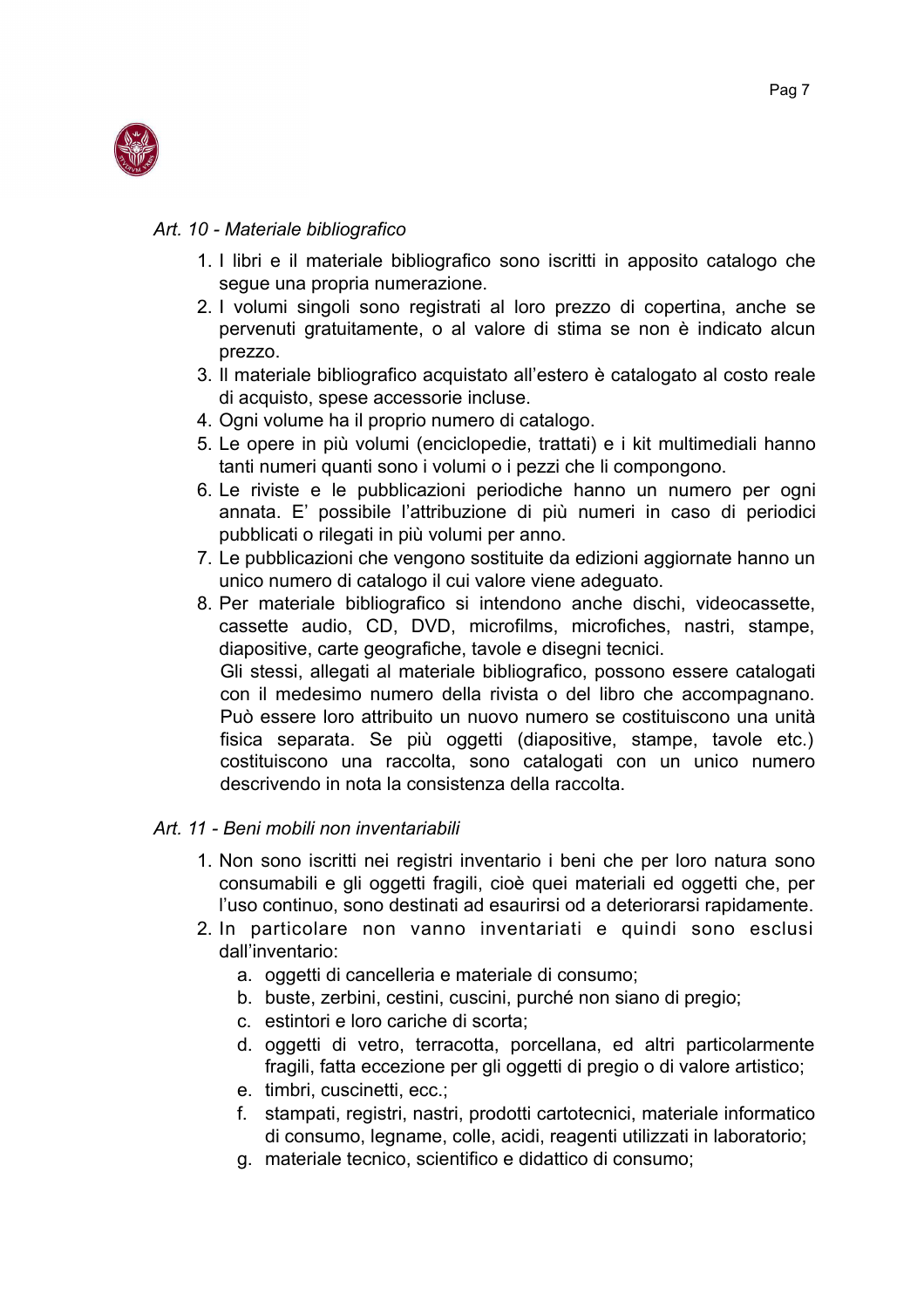

- h. utensili ed attrezzi da laboratorio non durevoli o facilmente deperibili;
- i. lampade e plafoniere fissate alle pareti, ai soffitti ed agli impianti di illuminazione in genere, escluse le lampade da tavolo e i lampadari di valore artistico od oggetti di pregio;
- j. tende da esterno o interno di qualunque tipo;
- k. beni di facile deterioramento od obsolescenza (vetreria e attrezzatura minuta da laboratorio, tende, bandiere, materiale monouso, accessori bagno ecc.);
- I. software utilizzato in base a contratti di licenza, se comportanti il pagamento di canoni periodici:
- m. manuali d'uso, guide operative, volumi, libri, abbonamenti a quotidiani e riviste, aggiornamenti legislativi, estratti, reprints, utilizzati come strumento di lavoro degli uffici amministrativi e tecnici dell'Ateneo, libri per esercitazioni didattiche e testi su supporto multimediale;
- n. riviste e banche dati in versione on-line;
- o. vestiario per il personale;
- p. parti di ricambio di beni già inventariati:
- q. componentistica interna di prodotti hardware dei personal computer quando acquistata separatamente;
- r. beni mobili di valore pari o inferiore a 50.00 euro. IVA compresa. tranne il caso in cui costituiscano elementi di un'universalità di beni mobili.
- 3. I materiali destinati all'attività dei laboratori scientifici, quali ad esempio, componentistiche di base, solventi, reagenti, materie prime ecc., destinati ad essere utilizzati, distrutti, nell'assemblaggio e nelle sperimentazioni non sono soggetti a contabilità. I preposti ai laboratori sono responsabili del corretto uso del materiale e ne rispondono personalmente.

## Art 12 - Cancellazione dei beni dall'inventario

- 1. Attraverso l'operazione di discarico, che si conclude con l'emissione del relativo buono, il bene viene cancellato dall'inventario e contestualmente cessa di far parte del patrimonio dell'Università liberando i consegnatari dalle connesse responsabilità.
- 2. Le proposte di scarico dei beni mobili dagli inventari, sono formulate dal consegnatario per fuori uso o inutilizzabilità, obsolescenza, furto, smarrimento, vendita, cessione, permuta, trasferimento interno ad altra struttura universitaria, carico erroneo:
- 3. E' consentito il discarico nel caso in cui la riparazione, ancorché possibile, non sia economicamente conveniente rispetto al valore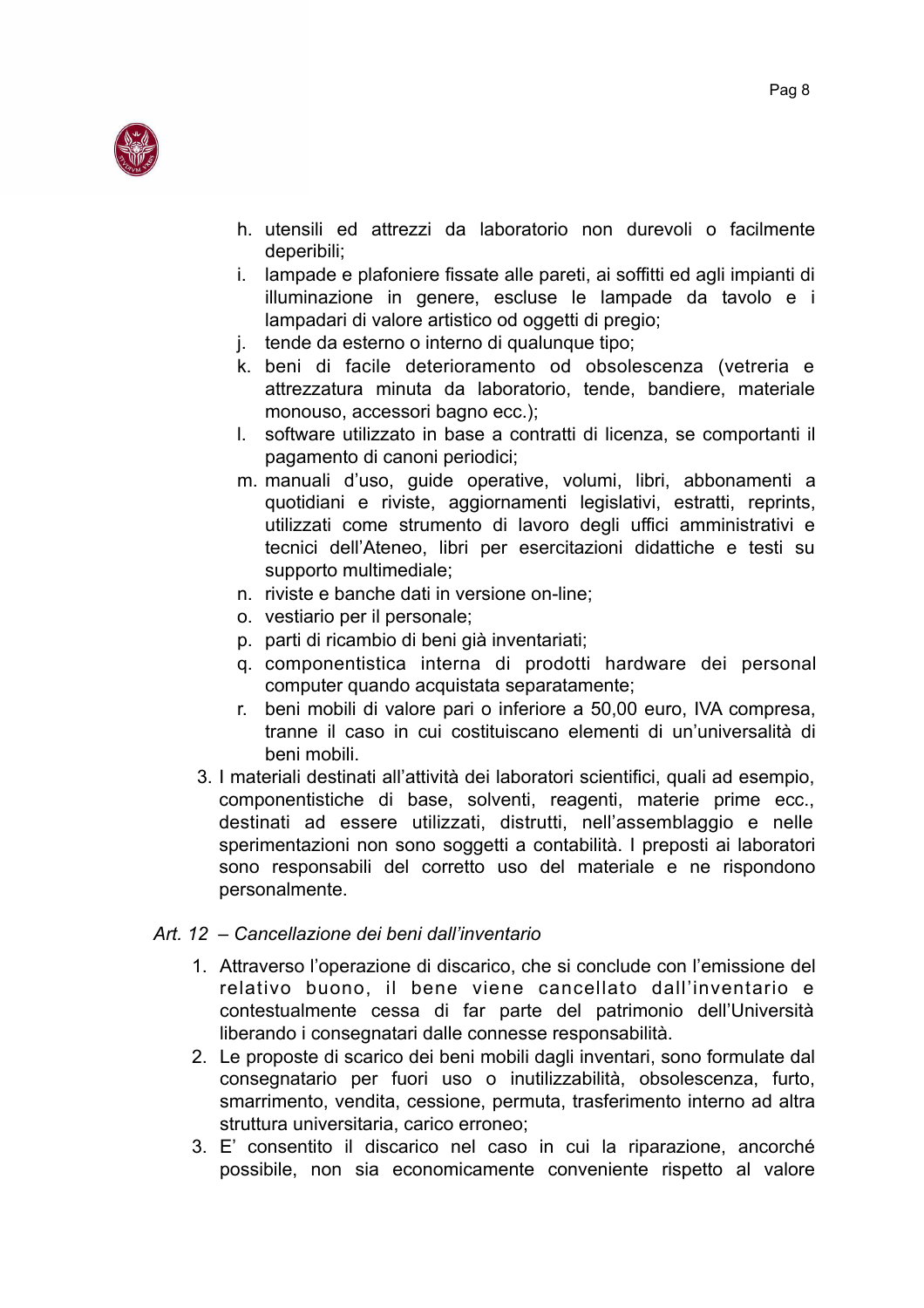

residuale del bene, oppure quando il bene risulti del tutto superato tecnologicamente e di nessun valore scientifico o per altri motivi da documentare.

- 4. Il registro inventariale di scarico, gestito su supporto informatico, viene aggiornato sulla base dei buoni di discarico emessi e firmati dai consegnatari.
- 5. Il buono di discarico deve riportare le sequenti indicazioni:
	- a. denominazione della struttura:
	- b. numero di inventario:
	- c. numero progressivo del buono di scarico:
	- d. data del buono:
	- e, descrizione analitica del bene con indicazioni atte ad identificarlo (matricola, misure, colore, ecc.);
	- f. categoria di appartenenza;
	- g. quantità;
	- h. motivo del discarico:
	- *i* valore
- 6. Il discarico, con emissione del relativo buono, è disposto dal Direttore dell'Area Patrimonio e Servizi Economali per le Aree Organizzative Dirigenziali su proposta dell'Economo, e dai RAD per le altre strutture su proposta adeguatamente motivata degli utilizzatori, così come individuati al successivo art. 22.
- Si scaricano per perdita i beni venuti meno per cause di forza maggiore  $7.$ (incendi, allagamenti, terremoti).
- 8. La mancanza dei beni mobili per causa di furto non è ammessa al discarico se il consegnatario non dispone delle opportune giustificazioni comprovanti che il danno non è imputabile al sub-consegnatario o all'utilizzatore. Il sub-consegnatario e l'utilizzatore in seguito alla prevista denuncia all'Autorità di Pubblica Sicurezza deve farsi rilasciare il relativo verbale, dandone immediata notizia al consegnatario ed all'Area Affari Legali. All'avvenuta chiusura dell'indagine è possibile procedere al discarico del bene. L'eventuale successivo rinvenimento del materiale rubato darà luogo ad una presa in carico per recupero con l'attribuzione del valore per stima. Qualora siano state accertate responsabilità a carico del consegnatario, sub-consegnatario o utilizzatore, lo stesso ha l'obbligo di reintegro o di risarcimento dei danni. Allo stesso verrà effettuato un addebito la cui entità sarà stabilita per i Centri di spesa dai rispettivi competenti organi, per le Aree Organizzative Dirigenziali dal Direttore Generale, tenendo conto del valore contabile, del valore inventariale e del valore corrente del bene rubato o smarrito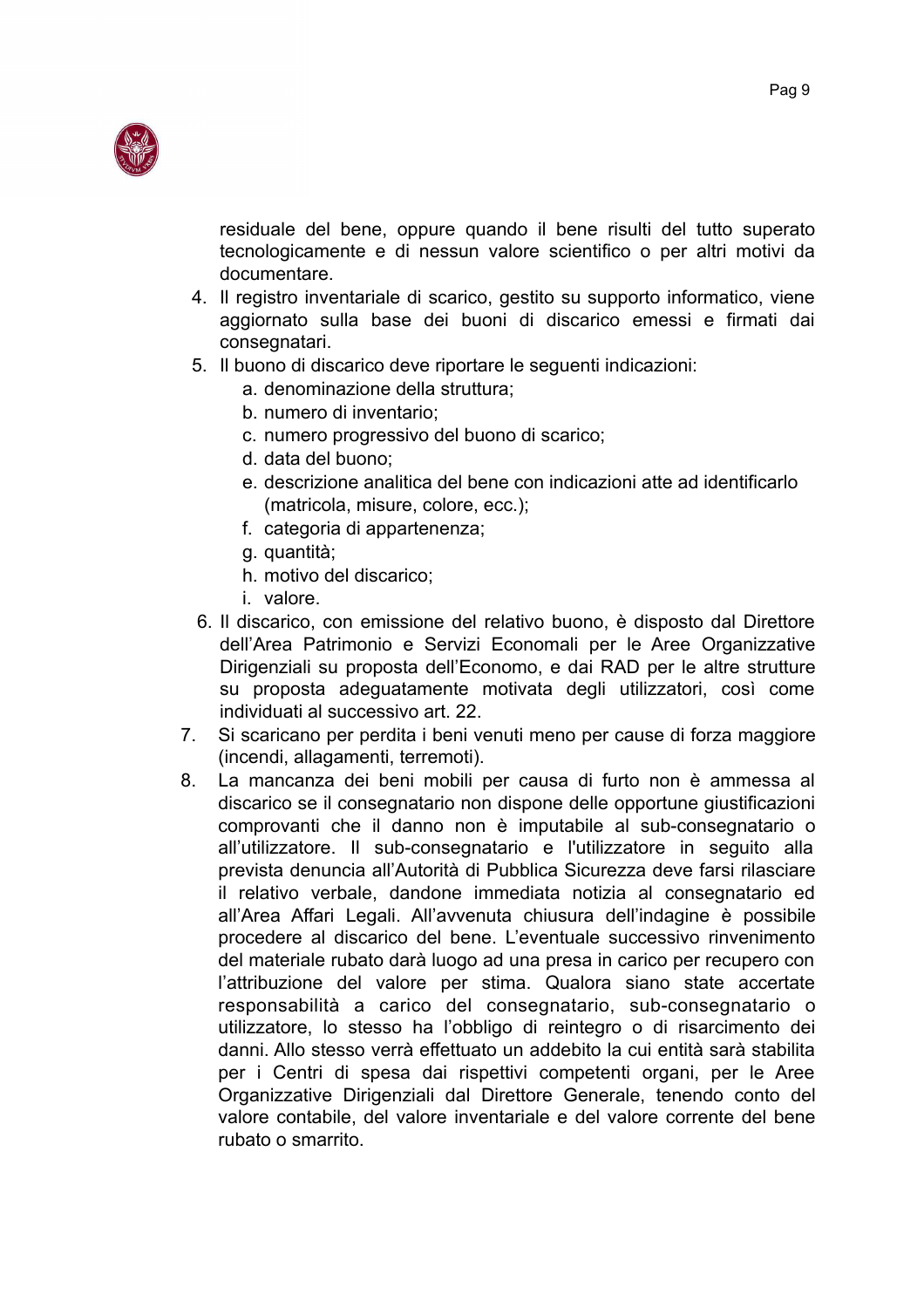

Il discarico diventa esecutivo soltanto quando viene chiusa l'istruttoria da parte dell'Autorità di Pubblica Sicurezza e/o da parte dei competenti uffici dell'Amministrazione.

- 9. Il buono di scarico viene redatto in unica copia che rimane agli atti dell'ufficio del consegnatario.
- 10. I provvedimenti di discarico dovranno indicare l'eventuale obbligo di reintegrazione o di risarcimento del danno a carico dei responsabili, in caso di dolo o colpa grave.
- 11. Per poter procedere alla cancellazione dai registri inventariali a causa di mero errore (attribuzione di categoria, quantità dei beni, presa in carico di materiale non inventariabile), non si richiede l'autorizzazione del Direttore dell'Area Patrimonio e Servizi Economali per le Aree Organizzative Dirigenziali e dei RAD per le altre strutture.
- 12. Dal totale ammortamento di un bene non conseguono l'automatica eliminazione dalle scritture contabili ed il relativo discarico inventariale in quanto l'ammortamento completo non implica la perdita totale del valore intrinseco del bene stesso.

#### Art. 13-Discarico e Cessione dei beni

- 1. A seguito della approvazione del discarico, i beni fuori uso o obsoleti possono essere direttamente avviati alla rottamazione o alla discarica, nel rispetto delle norme vigenti.
- 2. I beni discaricati possono altresì essere ceduti gratuitamente. Tale cessione può avvenire solo a favore dei sottoelencati soggetti, dietro presentazione di richiesta scritta da parte degli stessi:
	- a. Croce Rossa Italiana;
	- b. Istituzioni scolastiche e religiose;
	- c. pubbliche amministrazioni;
	- d. Enti pubblici o privati che abbiano finalità sociali o umanitarie;
	- e. Organizzazioni non lucrative di utilità sociale (ONLUS).
- 3. Si procede al discarico per permuta nel caso di cessione di beni in conto acquisto. Alla richiesta di discarico deve essere allegata l'offerta del fornitore contenente l'indicazione del prezzo del bene da acquistare e la valutazione del bene da cedere che non deve essere inferiore al valore netto contabile del bene al momento della cessione. La cancellazione del bene avverrà al valore netto iscritto in inventario mentre il nuovo bene sarà valorizzato per l'intero suo prezzo (indipendentemente dalla valutazione dell'usato). La consegna dovrà risultare da apposito documento di trasporto e documento di cessione. L'eventuale plusvalenza è oggetto di registrazione in contabilità.
- 4. Il trasferimento interno del bene, quando il medesimo non è necessario all'attività di servizio dell'amministrazione centrale o di un centro di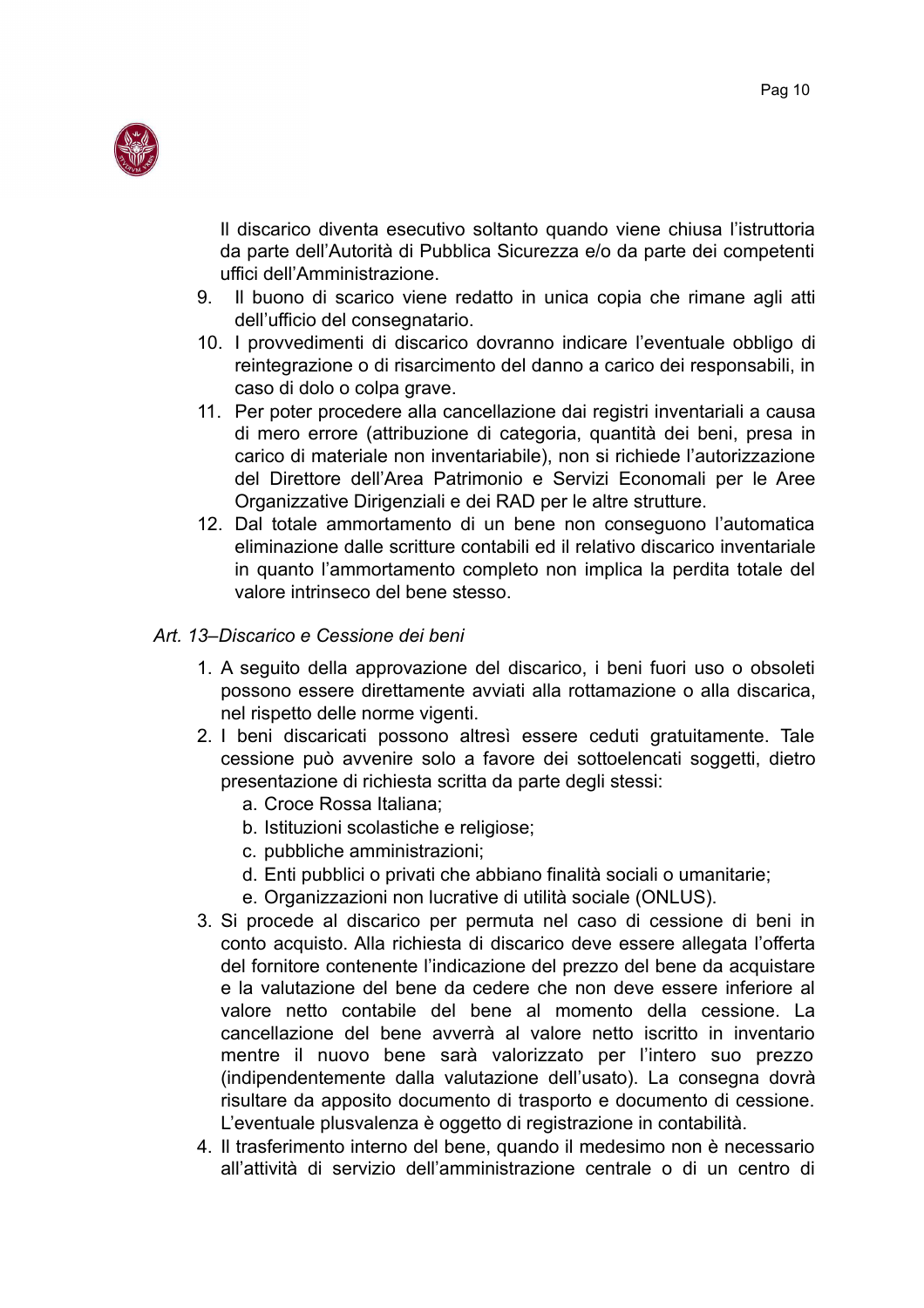

spesa ma è utile all'attività di servizio di un'altra struttura, determina la cancellazione del bene dall'inventario del cedente ed il carico sull'inventario dell'accettante per uguale valore. In tale ipotesi il consegnatario interessato all'acquisizione chiede al consegnatario che ha in carico il bene la sua cessione previa procedura di discarico.

#### Art. 14 - Situazione Patrimoniale

- 1. Sulla scorta degli atti e dei documenti di carico e di scarico si provvede al contestuale aggiornamento delle scritture patrimoniali di ogni Centro di Spesa.
- 2. I Centri di Spesa provvedono direttamente alla conservazione della documentazione ed all'aggiornamento delle scritture patrimoniali ai fini della determinazione della situazione patrimoniale generale dell'Università.
- 3. Per le Aree Organizzative Dirigenziali l'Economo provvede alla tenuta dei previsti registri.

## Sezione II - Chiusure e ricognizioni dei beni mobili

#### Art. 15 – Operazione di chiusura degli inventari

- 1. Al termine di ogni esercizio ed in occasione del passaggio di consegna, previa ricognizione dei beni mobili, si procede alle operazioni di chiusura degli inventari con la redazione della ricapitolazione. Questa consiste nella elaborazione di un prospetto riassuntivo con i valori per categoria della situazione iniziale, le variazioni in aumento e in diminuzione intervenute nel periodo e la situazione finale.
- 2. Il prospetto sopra indicato è prodotto in duplice copia. La prima rimane agli atti del consegnatario, la seconda viene trasmessa in formato elettronico all'Area Contabilità, Finanza e Controllo di Gestione.

#### Art. 16 - Ricognizione dei beni mobili e rinnovo delle scritture

- 1. La ricognizione ha lo scopo di adeguare la situazione amministrativo contabile a quella reale mediante verifica materiale dei beni esistenti.
- 2. Entro il 31 gennaio di ciascun anno gli utilizzatori devono effettuare una verifica dei beni avuti in consegna e presentare al consegnatario, individuato all'articolo 20, formale comunicazione sulla consistenza e sullo stato di conservazione dei beni in uso, con l'indicazione della stanza e della struttura in cui essi sono allocati. La comunicazione dovrà essere altresì sottoscritta dal sub-consegnatario individuato al successivo articolo 21.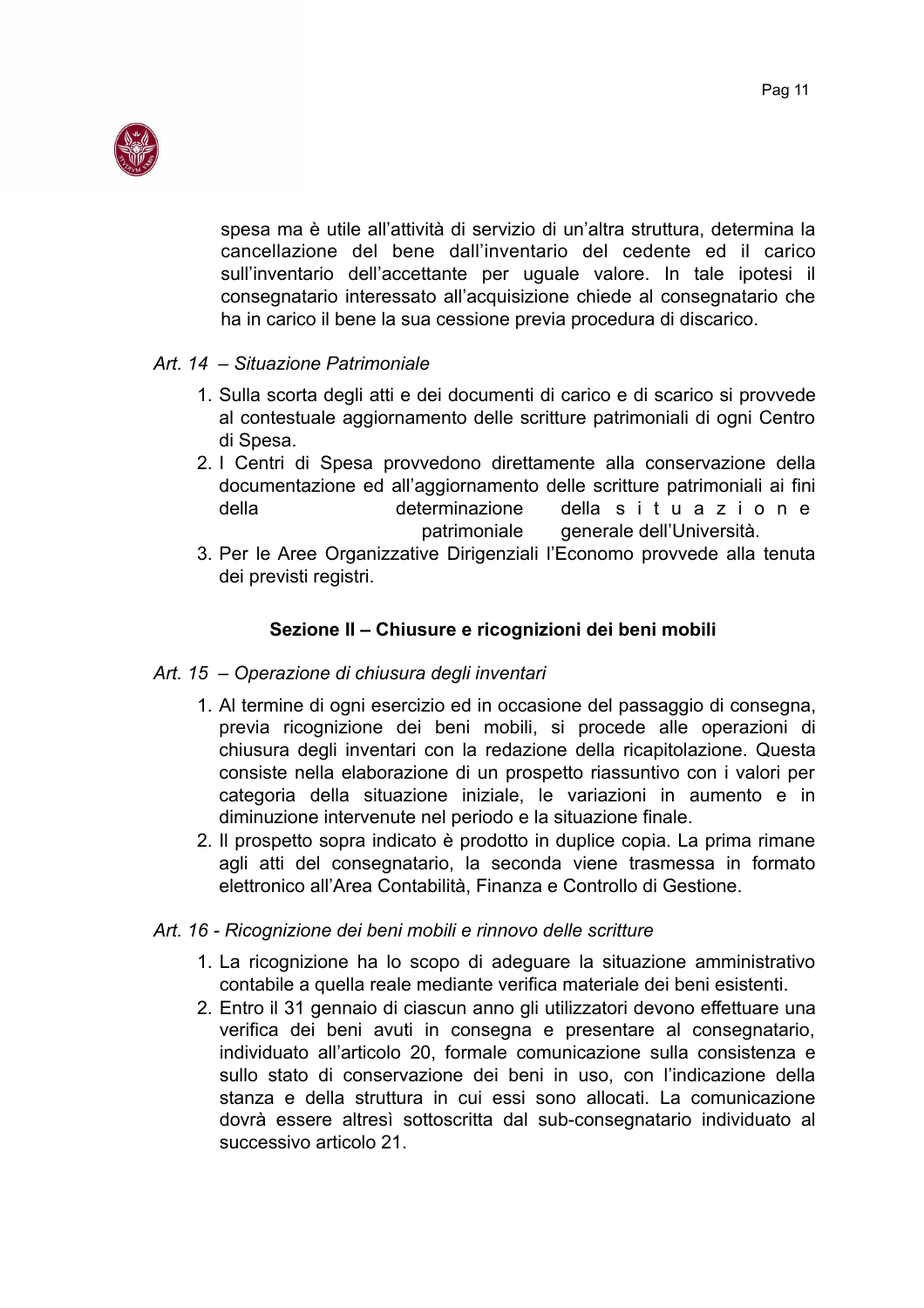

3. Dopo la prima ricognizione, successiva all'adozione del presente regolamento, gli utilizzatori dovranno produrre la predetta dichiarazione annuale esclusivamente nel caso in cui si sia verificata una variazione dei beni mobili in uso. La mancata presentazione si configura, pertanto, anche con riguardo alle connesse responsabilità,

come confermativa degli elementi precedentemente comunicati dagli interessati.

- 4. Ricognizioni straordinarie dei beni mobili possono essere disposte con provvedimento del Direttore Generale. La ricognizione straordinaria è effettuata dal consegnatario che si avvale di una commissione di tre membri, nominata dal Direttore Generale e composta da personale tecnico-amministrativo. La procedura si conclude con la redazione di verbale finale integrato da prospetto riepilogativo che evidenzi il raccordo con le scritture inventariali esistenti. Il verbale, verrà redatto in duplice copia, di cui una da conservare agli atti presso il consegnatario e una da inviarsi alla Direzione Generale.
- 5. Qualora dalla ricognizione risultino discordanze tra quanto verificato e le scritture patrimoniali, si procederà ad una rettifica delle scritture stesse.
- 6. In caso di mancanza di beni per i quali non esiste regolare autorizzazione al discarico, il consegnatario, appurata la natura della mancanza, dovrà darne comunicazione al Direttore Generale, per l'accertamento di eventuali responsabilità dei consegnatari, subconsegnatari e utilizzatori e l'adozione dei conseguenti provvedimenti.
- 7. Qualora emergano discordanze tra la situazione di fatto esistente al momento del procedimento e quella risultante dai registri di inventario, sarà necessario procedere alle rettifiche con la presa in carico dei beni rinvenuti e non compresi nell'inventario o il discarico per errore materiale di inventariazione, irreperibilità del bene o per accertato fuori uso/inservibilità:

#### Art. 17 - Aggiornamento dei valori

1. Ultimate le operazioni di ricognizione dei beni e degli eventuali aggiornamenti contabili, il consegnatario dovrà procedere alla formulazione della nuova situazione patrimoniale. L'operazione di aggiornamento dei valori comprenderà le valutazioni inerenti al deperimento dei beni valutato meccanicamente dal software di gestione degli inventari.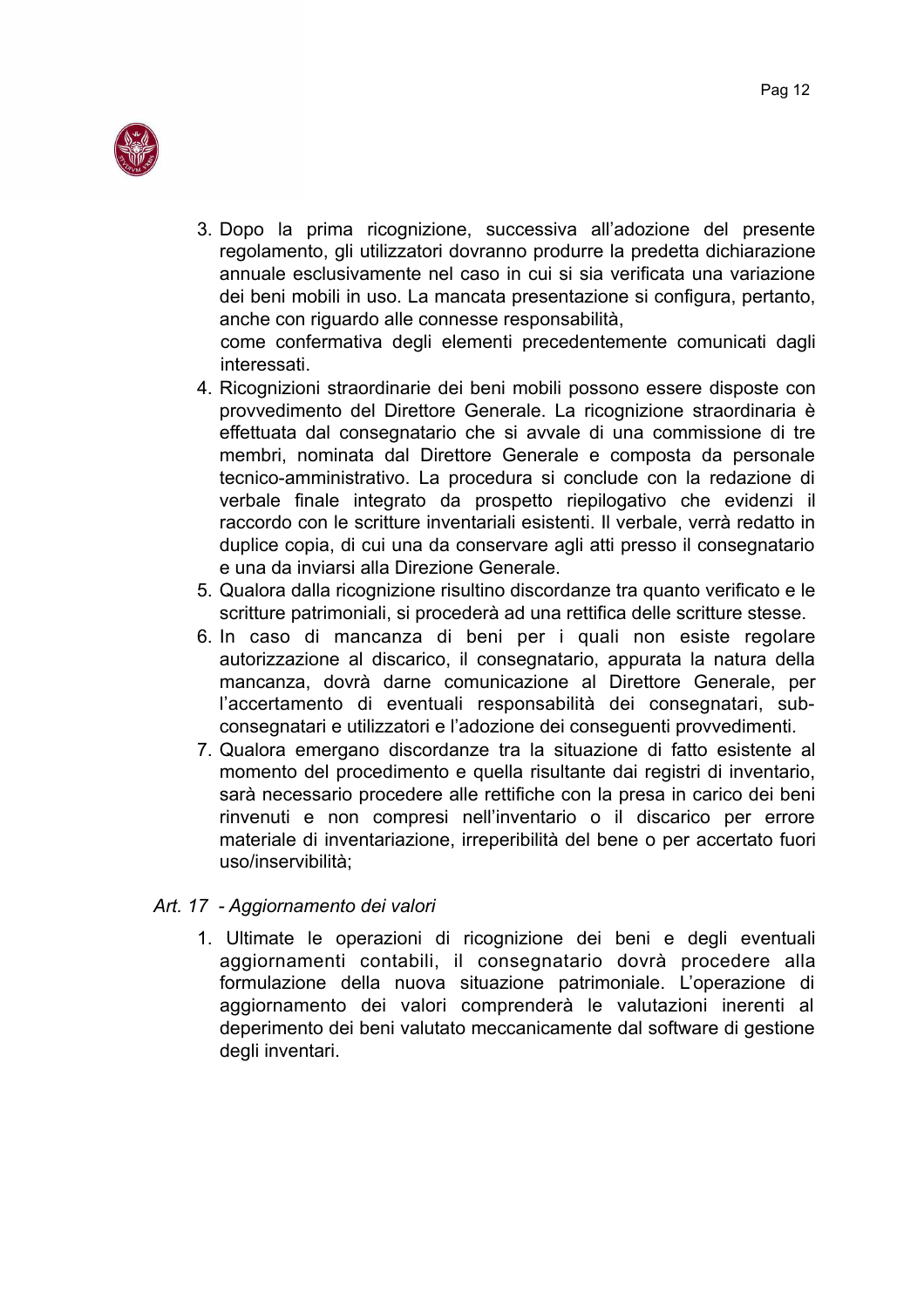

#### Capo III - Immobilizzazioni immateriali

#### Art. 18 – Oggetto e disciplina

- 1. Le immobilizzazioni immateriali sono beni o costi pluriennali caratterizzati dalla natura immateriale e dalla mancanza di tangibilità.
- 2. Le immobilizzazioni immateriali comprendono:
	- a) i costi pluriennali che non si concretizzano nell'acquisizione o produzione interna di beni o diritti (costi di impianto e di ampliamento, costi di ricerca e di sviluppo e di pubblicità, ecc.);
	- b) l'avviamento;
	- c) i beni immateriali (diritti di brevetto industriale e diritti di utilizzazione delle opere dell'ingegno, concessioni, licenze, nonché i diritti simili);
	- d) i costi interni ed esterni sostenuti per beni immateriali in corso di produzione o di acquisto, compresi i relativi acconti.
- 3. Le immobilizzazioni immateriali sono iscritte al costo di acquisto o di produzione. Il costo di acquisto comprende anche i costi accessori. Il costo di produzione comprende tutti i costi direttamente imputabili e quelli di indiretta attribuzione per la quota ragionevolmente imputabile.
- 4. Per quanto non disciplinato dal presente regolamento in materia di immobilizzazioni immateriali si rinvia ai principi contabili stabiliti per le Università dal D.M. n. 19/2014.

## **TITOLO III - GESTIONE DEI BENI**

#### Capo I - Beni immobili

#### Art. 19 - Consegnatario

- 1. I beni immobili o parti di essi devono avere un consegnatario che risponda dell'affidamento secondo le norme di contabilità generale dello Stato.
- 2. Per l'Amministrazione Centrale sono consegnatari: il Direttore Generale ed i Direttori delle Aree organizzative dirigenziali, ciascuno per i beni assegnati.
- 3. Per i Centri di Spesa sono consegnatari i Responsabili Amministrativi Delegati (RAD) ciascuno per i beni assegnati.
- 4. L'affidamento del bene immobile ha luogo in base a verbali redatti in contraddittorio tra chi effettua la consegna e chi la riceve alla presenza del Direttore dell'Area Patrimonio o di funzionario da questi delegato.
- 5. Il consegnatario è responsabile dei beni affidatigli e del loro corretto uso e ne risponde agli organi di governo dell'Università.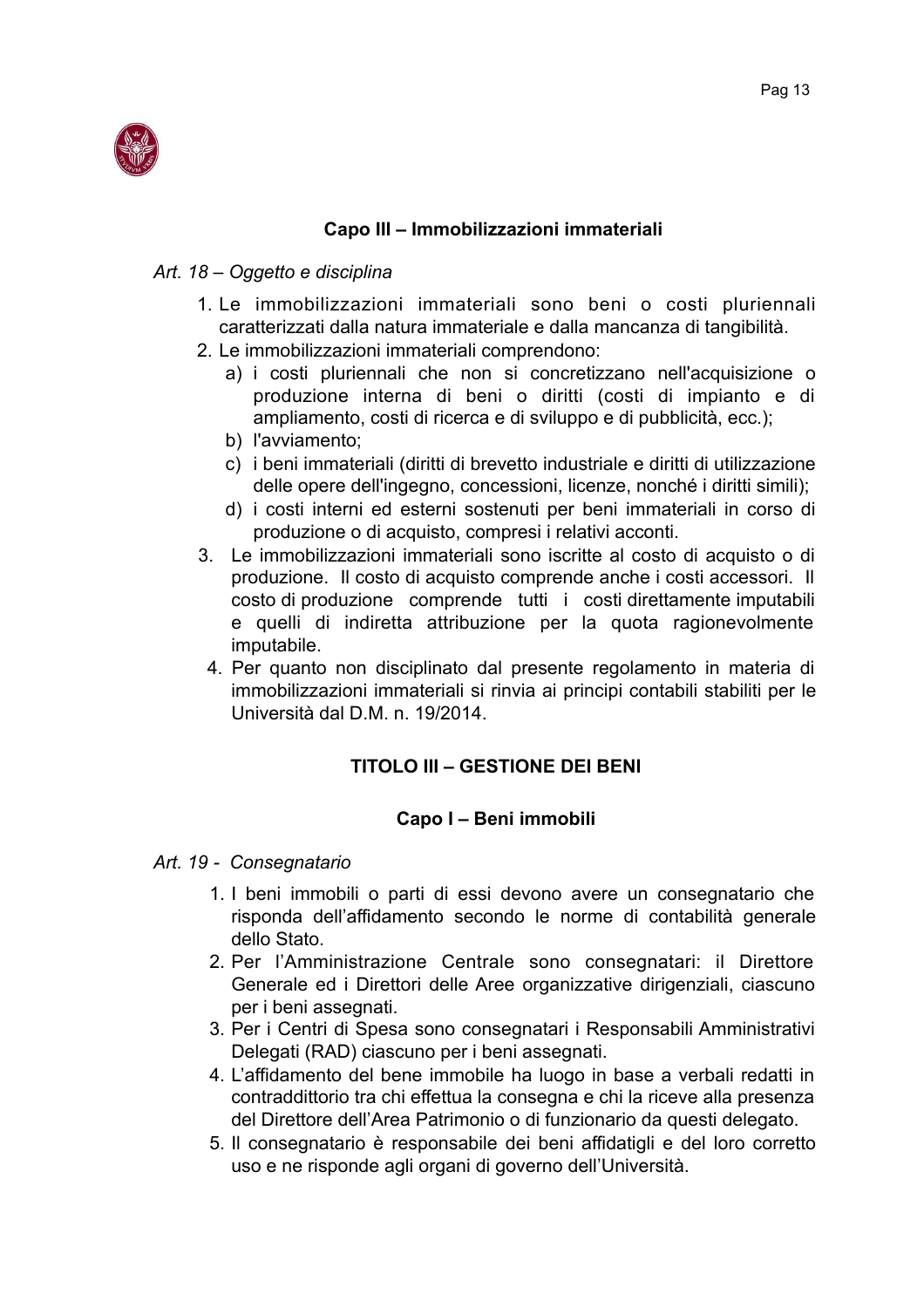

- 6. Il consegnatario ha l'obbligo di mettere in atto ogni utile iniziativa volta ad assicurarne la custodia e conservazione.
- 7. La successione nelle funzioni comporta il passaggio di consegne dei beni immobili.

## Capo II - Beni mobili

## Art. 20 - Consegnatario

- 1. I beni mobili, soggetti ad inventariazione, sono presi in carico dal consegnatario in concomitanza con l'emissione del buono di carico.
- 2. Sono consegnatari dei beni mobili:
	- a. per l'Amministrazione Centrale: l'Economo
	- b. per i Centri di Spesa: il Responsabile Amministrativo Delegato (RAD).
- 3. Per il materiale bibliografico, consegnatario per l'Amministrazione Centrale (con particolare riguardo al patrimonio librario dell'Università in uso presso la Biblioteca Alessandrina e/o depositato presso il Rettorato o altri uffici della Amministrazione Centrale) è il Direttore del Sistema Bibliotecario d'Ateneo, mentre per i Centri di spesa sono consegnatari i Direttori di Biblioteca.

## Art. 21 - Sub-consegnatario

- 1. Per le Aree Organizzative Dirigenziali sono sub-consegnatari dei beni loro affidati, destinati al funzionamento degli uffici, i Direttori delle Aree organizzative dirigenziali. Essi sono altresì sub-consegnatari per il materiale bibliografico depositato presso il Rettorato o altri uffici della Amministrazione Centrale.
- 2. Tutte le disposizioni relative ai consegnatari si applicano anche ai subconsegnatari.

## Art. 22 - Utilizzatore

- 1. I beni di proprietà dell'Università devono essere utilizzati esclusivamente per fini istituzionali e, di norma, dal personale dipendente.
- 2. Si considera utilizzatore colui il quale, di fatto o in base a risultanze documentali, ha la detenzione del bene o lo utilizza in via permanente o temporanea per finalità inerenti alla propria prestazione lavorativa istituzionale
- 3. L'utilizzatore diviene responsabile dal momento in cui prende in consegna, anche di fatto, il bene.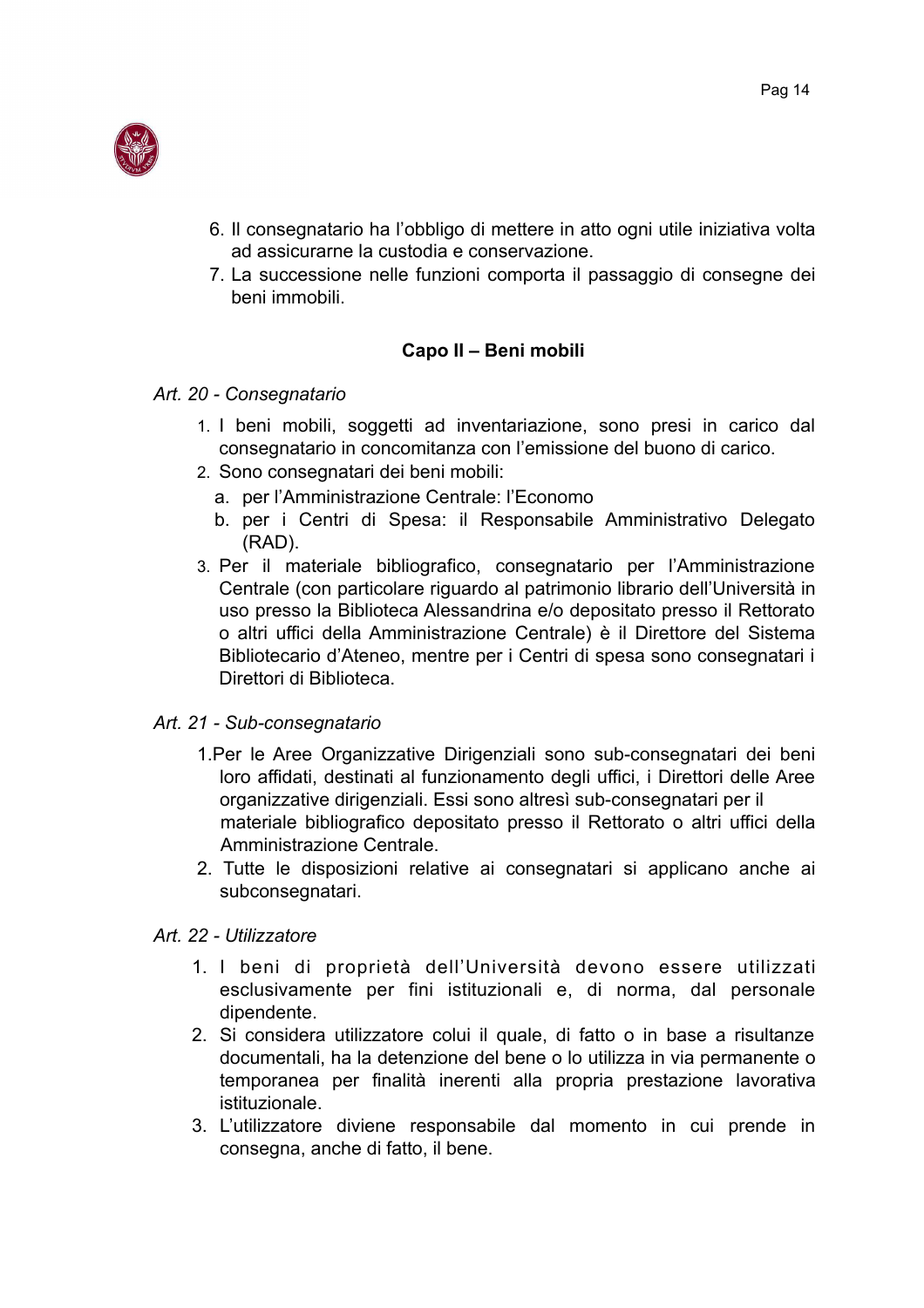

- 4. L'utilizzatore è direttamente e personalmente responsabile, nei confronti del consegnatario e sub-consegnatario, del corretto utilizzo, custodia e conservazione in perfetta efficienza dei beni affidati.
- 5. Laddove non sia possibile indicare uno o più utilizzatori specificamente individuati in quanto il bene è destinato ad essere utilizzato da una pluralità di soggetti, il bene rimane in carico al subconsegnatario.
- 6. Fermo restando l'utilizzo per soli fini istituzionali, il consegnatario può autorizzare, per iscritto e per un periodo predeterminato, l'utilizzo dei beni anche a soggetti non dipendenti che abbiano comunque un rapporto di formale collaborazione o di studio con l'Ateneo.
- 7. L'utilizzatore è tenuto ad espletare tutte le procedure predisposte dal consegnatario per la verifica periodica sulla consistenza e sullo stato di conservazione dei beni in uso. Deve altresì provvedere alla tempestiva comunicazione al consegnatario di eventuali cambi di ubicazione del bene, come anche dei quasti, del danneggiamento, dello smarrimento e del furto del bene o dei suoi componenti.
- 8. L'utilizzatore deve provvedere alla cura del bene ed alla sua manutenzione facendone richiesta al consegnatario o agli uffici competenti, segnalando tempestivamente ogni eventuale disfunzione.
- 9. Per quanto riguarda la disciplina sull'utilizzo del materiale bibliografico, si rinvia all'apposito Regolamento quadro dei servizi di Biblioteca.

## Art.23 - Compiti e responsabilità del consegnatario, sub-consegnatario ed utilizzatore

- 1. Il consegnatario è direttamente responsabile dei beni a lui affidati, per il periodo in cui rimane in carica, secondo le norme in materia di responsabilità amministrativa e contabile, salvo il caso fortuito o la forza maggiore e ferme restando le responsabilità dei sub-consegnatari e degli utilizzatori individuati nel presente regolamento,
- 2. Il consegnatario vigila sulla buona conservazione e sul regolare uso dei beni nelle forme indicate nel presente regolamento. Ha altresì l'obbligo, al pari del sub-consegnatario, di indicare i beni passati dalla collocazione originaria ad utilizzazioni diverse o ad operatori diversi da quelli originari.
- 3. I sub-consegnatari sono direttamente responsabili dei beni loro affidati, nonché di qualsiasi danno che possa ad essi derivare da loro azioni od omissioni, salvo il caso fortuito o la forza maggiore. Essi hanno pertanto l'obbligo di adottare, tutte le misure idonee alla conservazione del bene e di segnalare tempestivamente al consegnatario ogni perdita o deterioramento.
- 4. Gli utilizzatori sono tenuti al corretto uso dei beni loro affidati e sono responsabili per negligenza d'uso o di vigilanza o per mancata custodia.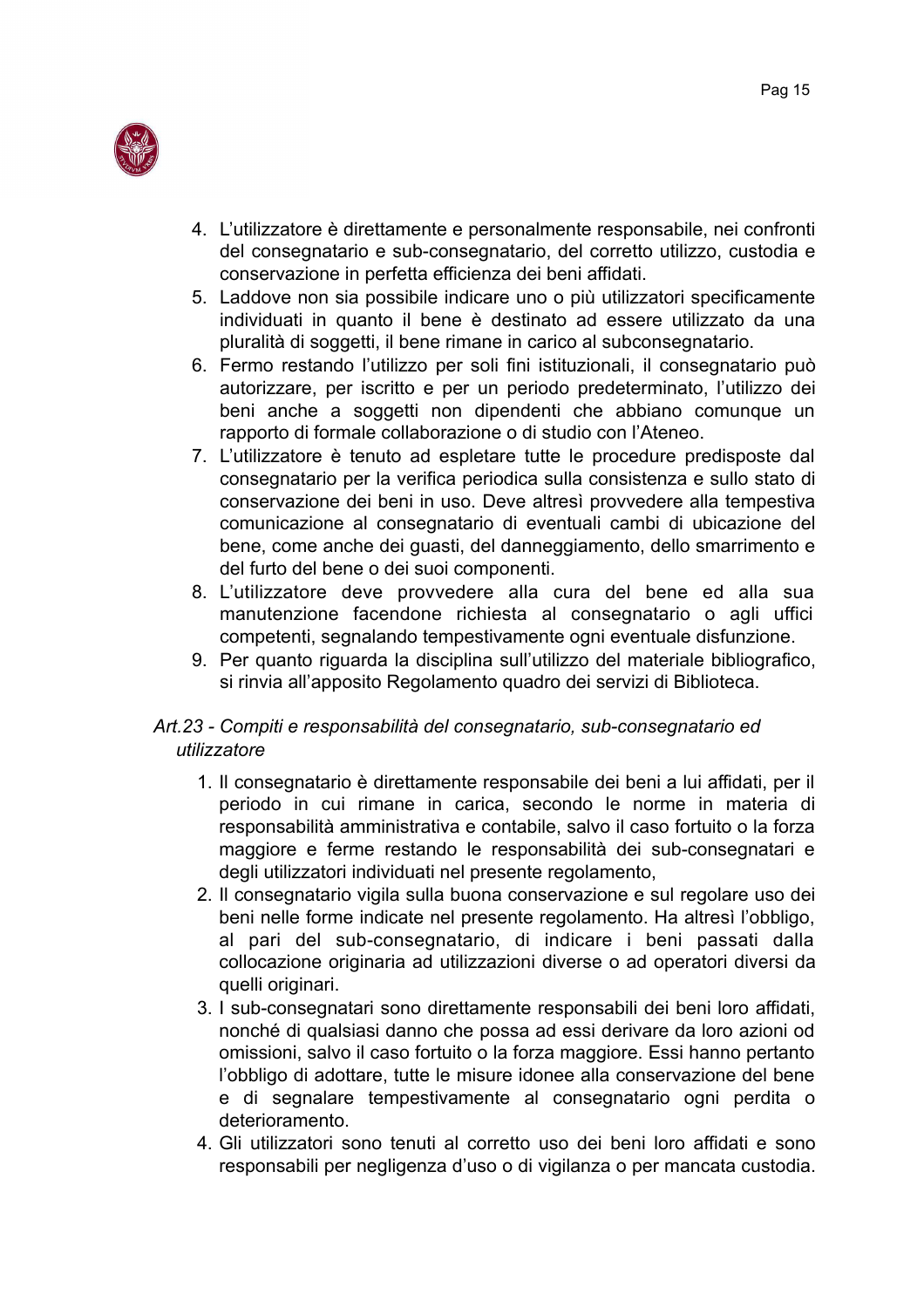

Hanno l'obbligo di adottare, con ogni diligenza, tutte le misure idonee alla conservazione del bene, nonché quello di segnalare tempestivamente al sub-consegnatario e, tramite questi, al consegnatario ogni perdita o deterioramento.

- 5. Nel caso di cessione in uso di beni inventariati a soggetti esterni all'Amministrazione Universitaria il consegnatario deve stipulare un contratto di comodato e nel caso di affidamento temporaneo deve emettere un documento di consegna in cui sono indicate le responsabilità connesse alla conservazione del bene ed alla corretta manutenzione a carico del contraente/affidatario.
- 6. Il consegnatario deve curare che vengano svolte correttamente le seguenti funzioni amministrative:
	- a. emissione e sottoscrizione dei buoni di carico e scarico;
	- b. apposizione delle etichette in luogo ben visibile, ove possibile ed opportuno, su ciascun bene inventariato;
	- c. denuncia di eventi dannosi, fortuiti o volontari:
	- d. compilazione e sottoscrizione della ricapitolazione;
	- e ricognizione periodica e valutazione dei beni con conseguente rinnovo dell'inventario.
- 7. Spetta ai consegnatari curare che vengano correttamente svolte le seguenti funzioni amministrative:
	- a. tenuta e aggiornamento dei registri di inventario;
	- b. valutazione dei beni rinvenuti.
	- 9. Gli inventari sono redatti in unico esemplare conservato dai rispettivi consegnatari.
	- 10. In assenza del consegnatario di cui all'articolo 20, i beni mobili sono consegnati al Direttore Generale, ai Presidi di Facoltà, al Preside della Scuola di Ingegneria Aerospaziale, ai Direttori di Dipartimento. ai Direttori dei Centri interdipartimentali, al Presidente del Sistema Bibliotecario Sapienza, al Direttore del Centro Infosapienza, al Direttore del Centro Stampa d'Ateneo, al Direttore del Polo Museale, al Direttore della Scuola superiore di Studi Avanzati Sapienza.

#### Art. 24 - Passaggi di gestione

- 1. Quando, per qualsiasi motivo, il consegnatario cessi dalla sua carica egli provvede a consegnare al subentrante, previa materiale ricognizione dei beni, i registri di inventario. Del relativo verbale redatto in triplice copia e debitamente sottoscritto dal consegnatario cessante e da quello subentrante, una copia viene acquisita agli atti della struttura deputata ad inventariare.
- 2. In particolari circostanze, da motivare, il passaggio può avvenire con la clausola della "riserva" che può essere sciolta solo dopo la ricognizione